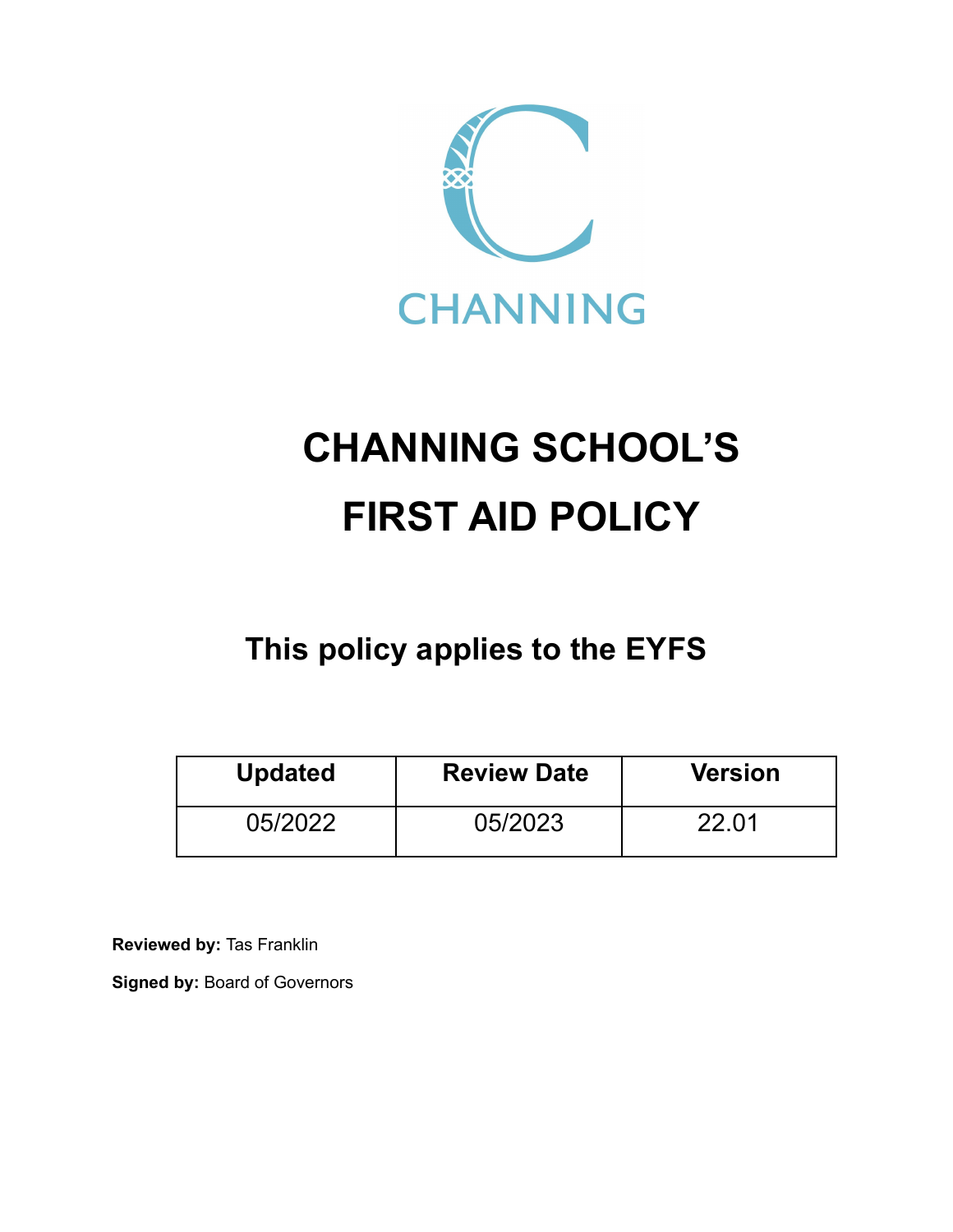# **FIRST AID POLICY CONTENTS**

This policy should be read in conjunction with the School's Safeguarding and Child Protection Policy, Medications Policy, Medical Policy and Mental Health Policy

- Appendix A Head Injury Guidelines
- Appendix B Head Injury Instructions (Children pink paper)
- Appendix C Head Injury Form (pink paper)
- Appendix D Head Injury Instructions (over 16's/ Adults)

This policy outlines the procedures that are to be adopted when any employee, student, visitor or contractor experiences an accident, near miss or dangerous occurrence on the School site or on School trips. It is the policy of Channing School to identify and investigate any accidents, near misses or dangerous occurrences.

The Health and Safety (First-Aid) Regulations 1981 require employers to provide adequate and appropriate equipment, facilities and personnel to ensure their employees receive immediate attention if they are injured or taken ill at work.

# **Responsibilities**

The School Nurses are responsible for:

- Ensuring that there are sufficient numbers of suitably qualified First Aiders;
- Identifying First Aid training needs and arranging attendance on external courses;
- Maintaining a record of all first aid training undertaken by school staff;
- Providing first aid support during school hours;
- Liaising with the Health and Safety Committee on first aid issues;
- Producing written Head Injury guidelines and Instructions based on the recommendations of the National Institute for Clinical Excellence (NICE). See Appendices 1-4.
- Organising provision and regular replenishment of first aid supplies;
- Providing first aid advice / training to staff as required;
- RIDDOR reporting and informing the Bursar;
- Completing report for any near misses and liaising with the Bursar;
- Liaising with Bursar with regards to training, funding, assessments and any concerns.

The Bursar is responsible for: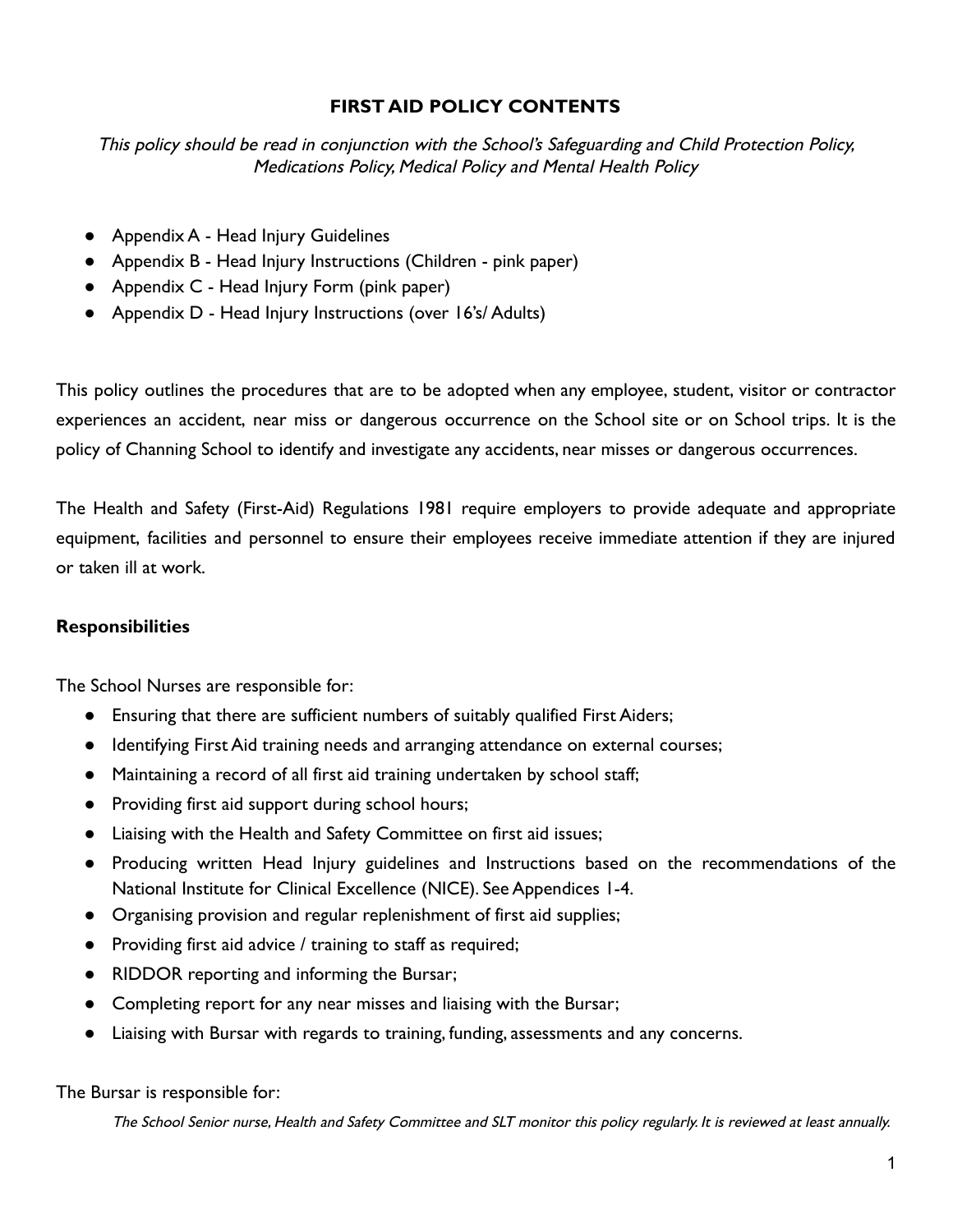- Ensuring the requirements for RIDDOR are met;
- Investigating, where necessary, any contributing factors / reasons for accidents, near misses and dangerous occurrences. This must be recorded in the Incident Investigation book, kept with the Assistant to the Bursar;
- Discussing any contributing factors with department Heads;
- Ensure that, so far as reasonably practicable, proper action is taken to help prevent the accident being repeated;
- If necessary, instigate any disciplinary proceedings.

Qualified first aiders are responsible for:

- Responding promptly to calls for assistance;
- Providing first aid support within their level of competence;
- Summoning medical help as necessary;
- Recording details of treatment given in the Schoolbase Accident Book;
- Liaising with the School Nurses to update their training every 3 years and requesting additional annual refresher training if they feel they need it.

Teachers of PE on each School site are responsible for:

- Ensuring appropriate first aid cover is available at all sports activities;
- Ensuring their first aid kits are stocked and taken to all lessons, practice sessions and matches;
- Assessing and treating minor injuries, with further advice being sought from the School Nurses where necessary;
- Liaising with School Nurses to ensure their sports first aid training is kept updated.

Junior School staff / Welfare Assistant are responsible for:

- Assessing and treating minor injuries;
- Liaising with the School Nurses for advice when necessary;
- Contacting parents as required;
- Completing blue 'Reception Minor Injury Form' for all Reception children who have sustained any minor accident/ injury requiring attention (Appendix 5);
- Completing Head Injury forms and giving Head Injury Instructions to children/ parents/ carers (Appendices 2 and 3).Applying Head Injury wrist bands as required;
- Completing the Schoolbase Accident Book for all accidents / injuries.

All staff are responsible for:

● Acting in the capacity of responsible adult in the event of an emergency;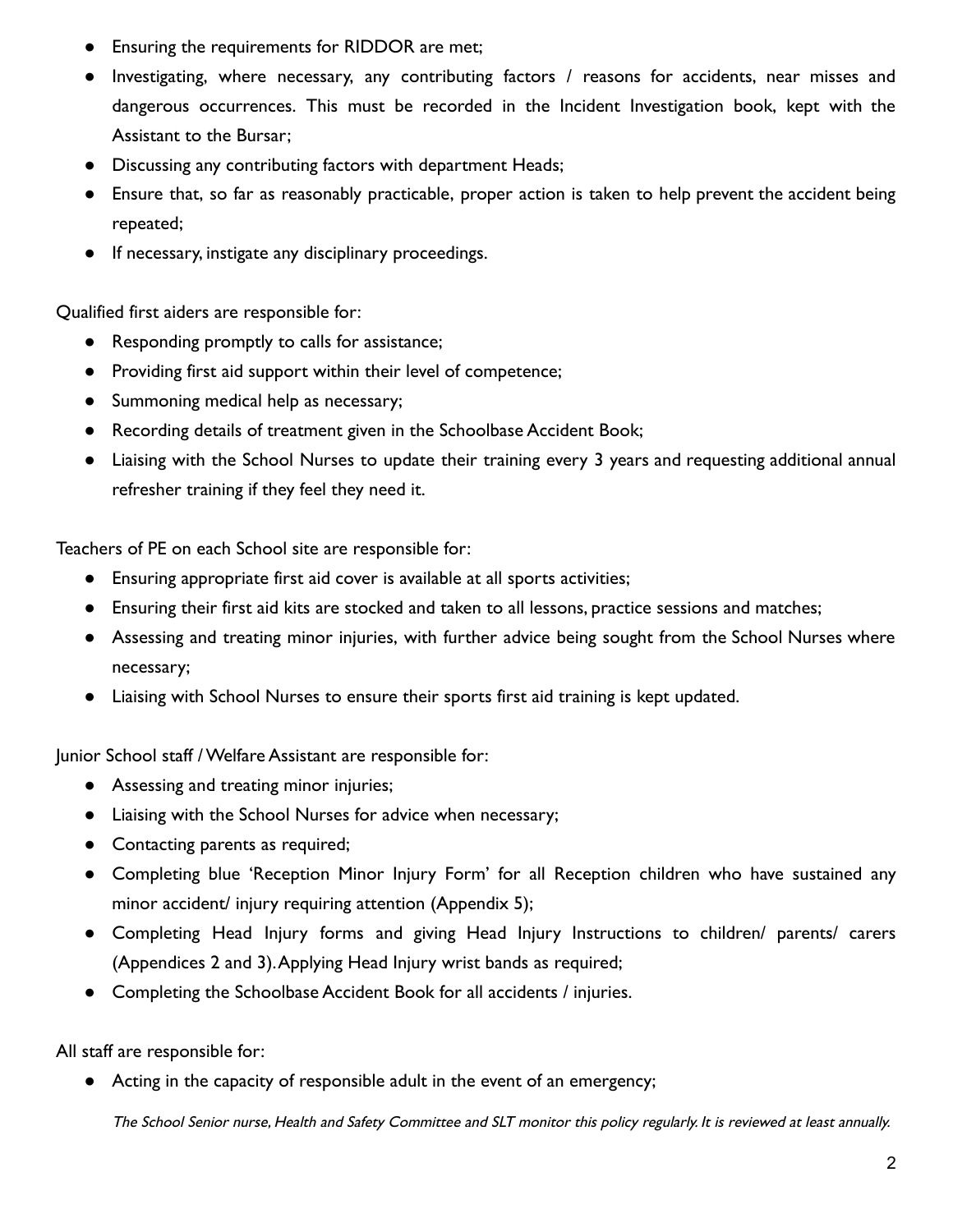- Accurately recording all accidents in the Schoolbase Accident Book;
- Being aware of their students' medical needs by checking Schoolbase for updated medical information/care plans and seeking further guidance from School Nurses if necessary;
- Completing annual on-line first aid training and ensuring they are familiar with this and other medical policies;
- Maintaining safe infection control practices when administering first aid by wearing gloves, face masks and aprons as appropriate.
- Carrying out risk assessments for any off-site trips and ensuring;

a) adequate first aid supplies are taken (First Aid Kits are available from the School Nurses/ Welfare Assistant);

- b) relevant emergency drugs are taken;
- c) they have all relevant medical information from Schoolbase of the girls they are taking; and
- d) have established available first aid provisions at the place they are visiting;

Health & Safety Committee:

● It is the responsibility of the Health & Safety Committee to ensure the school environment is inspected regularly to consider any risks of accidents and injuries occurring.

# **First Aid Risks**

The Senior Nurse and Bursar carry out a continuous assessment of First Aid needs. The assessment takes into account:

- Special needs;
- Current legislation;
- How many first aiders are needed during the school day;
- Out of hours and off site arrangements;
- Liaising with Cover Manger to make arrangements to cover absence of first aiders;
- High risk areas;
- First aid equipment needed;
- Location of first aid equipment and signs;
- Good practice in record keeping;
- Numbers of pupils, staff and visitors on site;
- Layout and location of buildings and grounds;
- Specific hazards.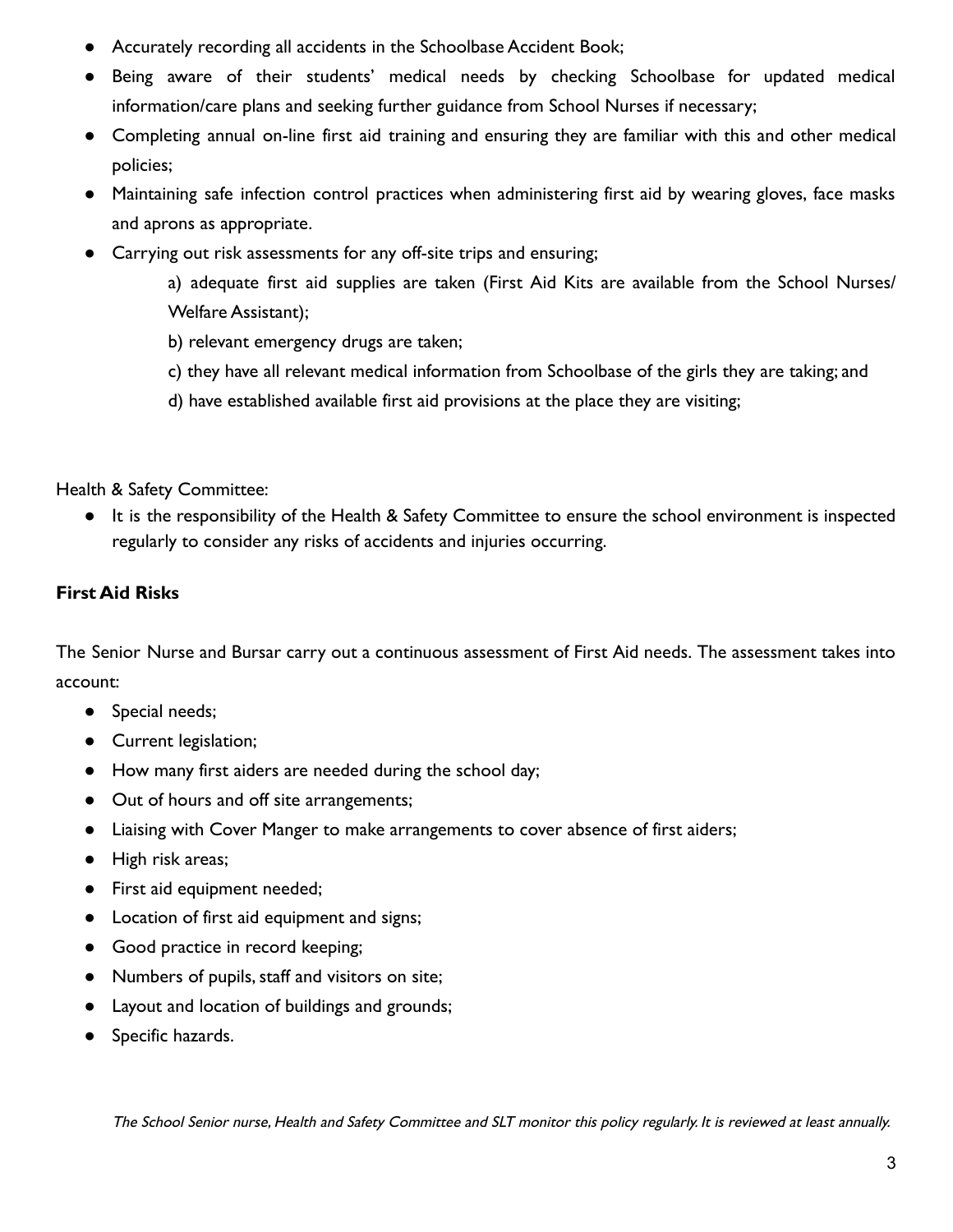Accident statistics indicate the most common times, locations and activities at which accidents occur at school highlighting areas where pupils and staff may be at greater risk of injury. Injuries and accidents are most likely to occur during games lessons and matches, during science and art lessons, at break times. Out-of-hours and off-site activities may present particular risks depending on the location and nature of the activity and the numbers of pupils and staff involved.

#### **Special needs**

There are a number of pupils who have specific health needs. The Nurses will give advice and information to staff as appropriate.

#### **Out-of-hours and off-site activities**

Many school activities take place outside of normal school hours and off -site. First aid provision must be available at all times while people are on the School premises and when on school trips or visits. External staff operating clubs at school must have an appropriately trained first aider with them.

Pupils who take part in activities where they are required to work for significant periods of time out of immediate contact with a member of staff, e.g. during Duke of Edinburgh expeditions or on fieldwork assessments, should receive basic first aid and personal safety training prior to the event.

#### **First Aid Personnel and Training**

The School has a well-equipped Medical Room in the Senior School, staffed by 2 part-time Registered Nurses and supported by a part-time Administrative Assistant who is also FAW/PFA trained. It is open throughout the school day to deal with everyday accidents and injuries. The School Nurses carry a mobile phone to enable contact at any time during the day. The Junior School has its own Medical Room with a dedicated Welfare Assistant (also FAW/PFA trained) who is responsible for first aid and liaising with the School Nurses as required. Contact details can be found in staff contact lists and on first aid signage around the School.

A regularly updated list of all FA qualified staff is accessible by all Office staff in both the Junior and Senior Schools.

The DfE does not provide any recommendations on numbers of First Aiders within Independent Schools. HSE requirements only cover First Aid for employees but advise that pupils are taken into consideration when assessing risks and First Aid needs.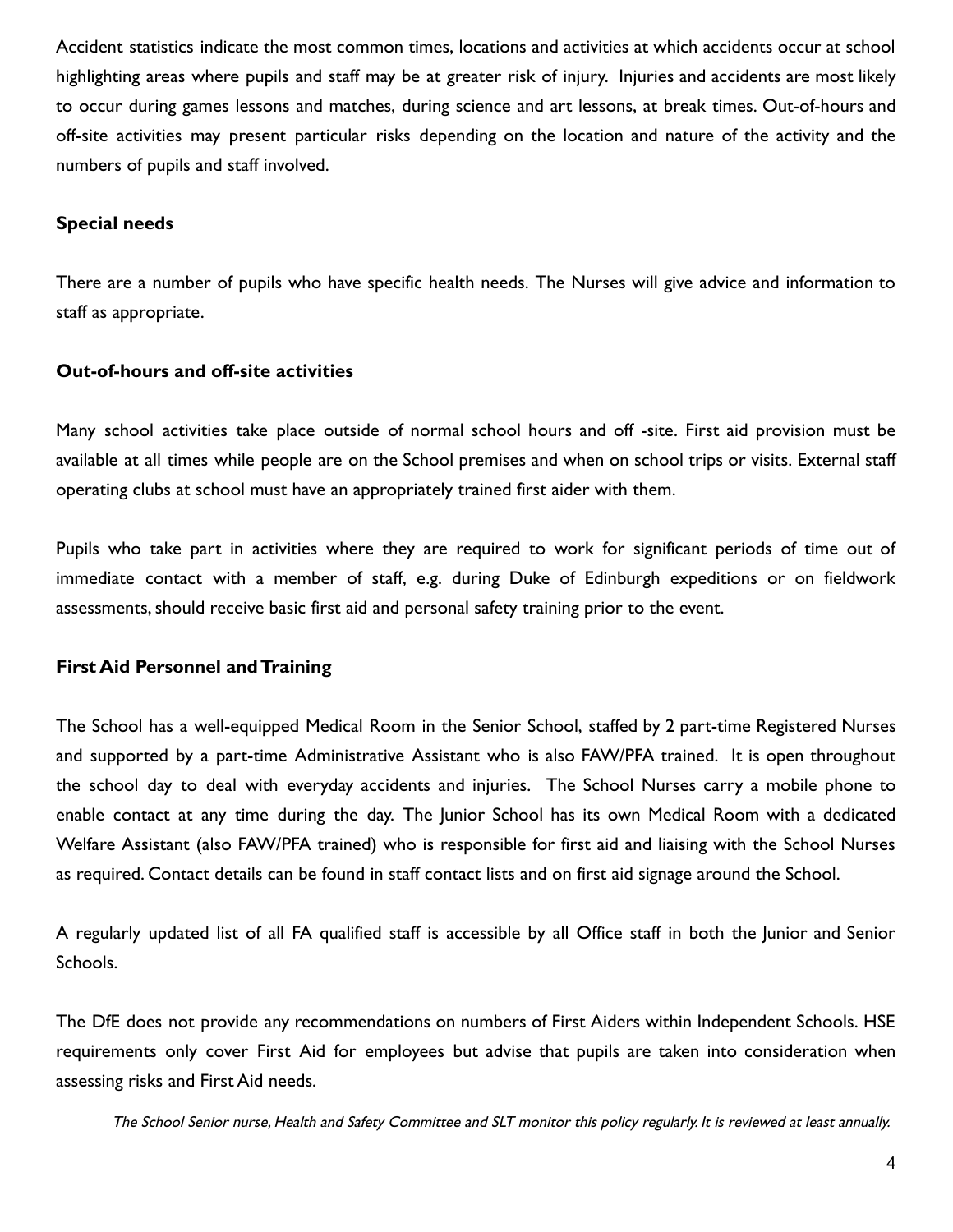At Channing School we have the following training for staff:

- Minimum of I First Aid at Work (FAW) qualified staff per 30 staff any time;
- All PE staff will have Sports First Aid/ FAW /PFA or Outdoors First Aid training every 3 years in order to assess/ treat/ refer any sporting injuries;
- Key staff involved with taking students on DofE expeditions should have valid Outdoors First Aid training;
- At least all the Teaching Assistants plus the Welfare Assistant in the Junior school will have Paediatric First Aid training so that there are always staff available when children are in the care of the School (in line with EYFS guidelines);
- Channing First Aid Course (a bespoke on-line 3 hour training) is offered to all other staff annually;
- The Nurses provide additional regular training to staff throughout the year, on a range of medical subjects;
- All staff with any First Aid training can arrange to spend some time with a Nurse to refresh their skills and knowledge.

With this level of training throughout the School, it is anticipated that any First Aid situations at School will be dealt with safely and efficiently.

# **First Aid Supplies**

The School Nurses / Welfare Assistant will ensure adequate and accessible First Aid supplies throughout the School.

First aid boxes are located in key areas of the School and are clearly labelled with a white cross on a green background in accordance with Health and Safety regulations. In the Senior School, they are secured with easy to break ties. The School Nurses / Welfare Assistant must be informed when a box is opened and any supplies used. The Nurses/ Welfare Assistant are responsible for the checking (including all expiry dates) and restocking of First aid kits/ boxes at least once/ half term.

The contents of first aid boxes may vary depending on particular needs in each location (for example, blue detectable plasters in food areas. hand-cleansing gel where there is no easy access to hand-washing or head injury wrist bands in the Junior School.) A list of contents for all kits is available to staff responsible for checking/ restocking kits.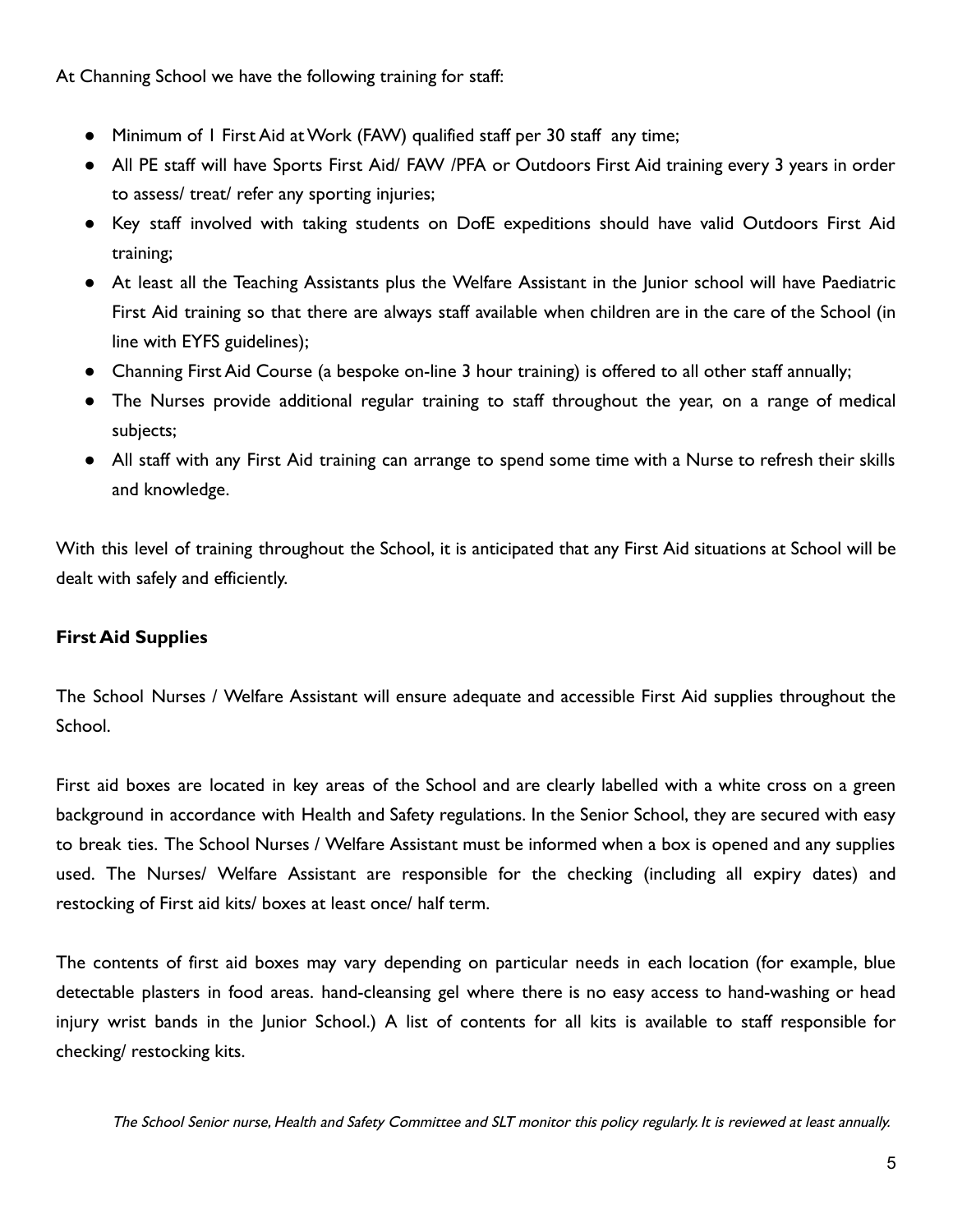Each member of the PE staff is allocated a named first aid kit to be taken to all lessons, games practices and matches. It is the responsibility of the PE staff to ensure kits are returned to the School Nurse/ Welfare Assistant for checking and restocking at least once per term.

First aid kits should be taken to all off-site activities and visits. The *protocol for First Aid on Trips* is available on the School drive and must be followed by trip leaders. Any items used from trip First Aid kits should be replaced immediately on return and they should be thoroughly checked (including all expiry dates) at least once/ half term.

The school has 4 AED's:

- In Senior School: outside the Reception and in the entrance foyer of the Sixth Form Centre (with a paediatric key to be used for children aged between 1-8 years).
- In Junior School: outside the Drama Studio and in the Dining Room/ Hall. Both AEDs in the Junior school have paediatric keys to be used for children aged between 1-8 years.

Specialist kits for cleaning up spillages of bodily fluids are kept by the caretakers, who should be called immediately to attend.

# **Information**

It is essential that there is accurate, accessible information about how to obtain emergency aid.

All new staff and pupils will be informed of First Aid procedures in their induction and should be provided with information about how to obtain first aid assistance.This should include:

- Location of Medical Room:
- How to contact the School Nurses in an emergency;
- Procedure for dealing with an accident in the Nurse's absence;
- Names of qualified First Aid at Work staff;
- Location of first aid kits / AEDs;
- How to call an ambulance in an emergency.

First Aid notices are posted in key areas throughout the school. Notices are easily recognisable through the use of the standard First Aid symbol (white cross on green background) and include information on:

- Location of the nearest first aid box:
- Contact for the School Nurses;
- Contact for the Office, where they can locate a First Aid trained staff member.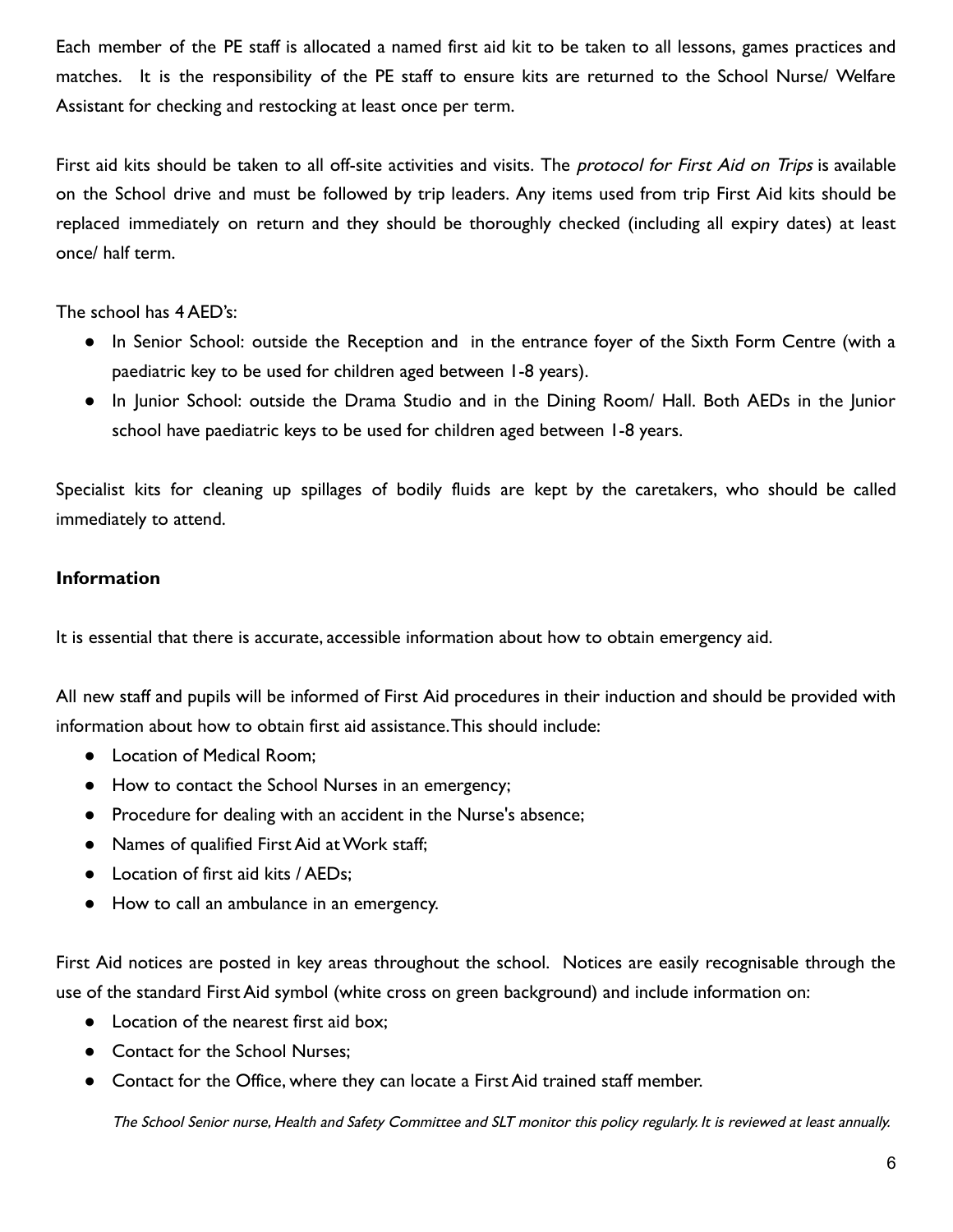Rooms where First Aid kits are located are clearly signed. All First Aid notices are checked regularly by the School Nurses / Welfare Assistant for accuracy and amended as necessary.

#### **Clubs outside of School hours on School premises**

Before/ after school clubs run by Channing School:

- Any accidents must be recorded onto the schoolbase accident book;
- There must be a FAW/PFA qualified member of staff available;
- If the club is run by an external instructor they must know which first aid trained Channing staff member to contact and where they are;
- If an ambulance is called, School Nurses/ Roy Hill/ Head/ Deputy Heads must also be informed as soon as possible via email;
- School Nurses/ Roy Hill must be informed as soon as possible of any incidents requiring a RIDDOR report.

Before/ after school clubs run by an external agency:

- At least one member of staff must be First Aid trained:
- They must record and keep a copy of any accidents. A copy must also be given to School Nurses/ Welfare Assistant;
- If an ambulance is called, School Nurses/ Roy Hill/ Head/ Deputy Heads must also be informed as soon as possible via email;
- School Nurses/ Roy Hill must be informed as soon as possible of any incidents requiring a RIDDOR report.

# **Calling an Ambulance**

If there is any doubt about the severity of an illness or injury then an ambulance must be called.

#### **Dial 8 999**

Whenever possible, someone should remain with the casualty until help arrives.

If an ambulance is called, the School Office and Caretaker should be informed as soon as possible and one of them should go to the front of the school to give directions to the ambulance crew.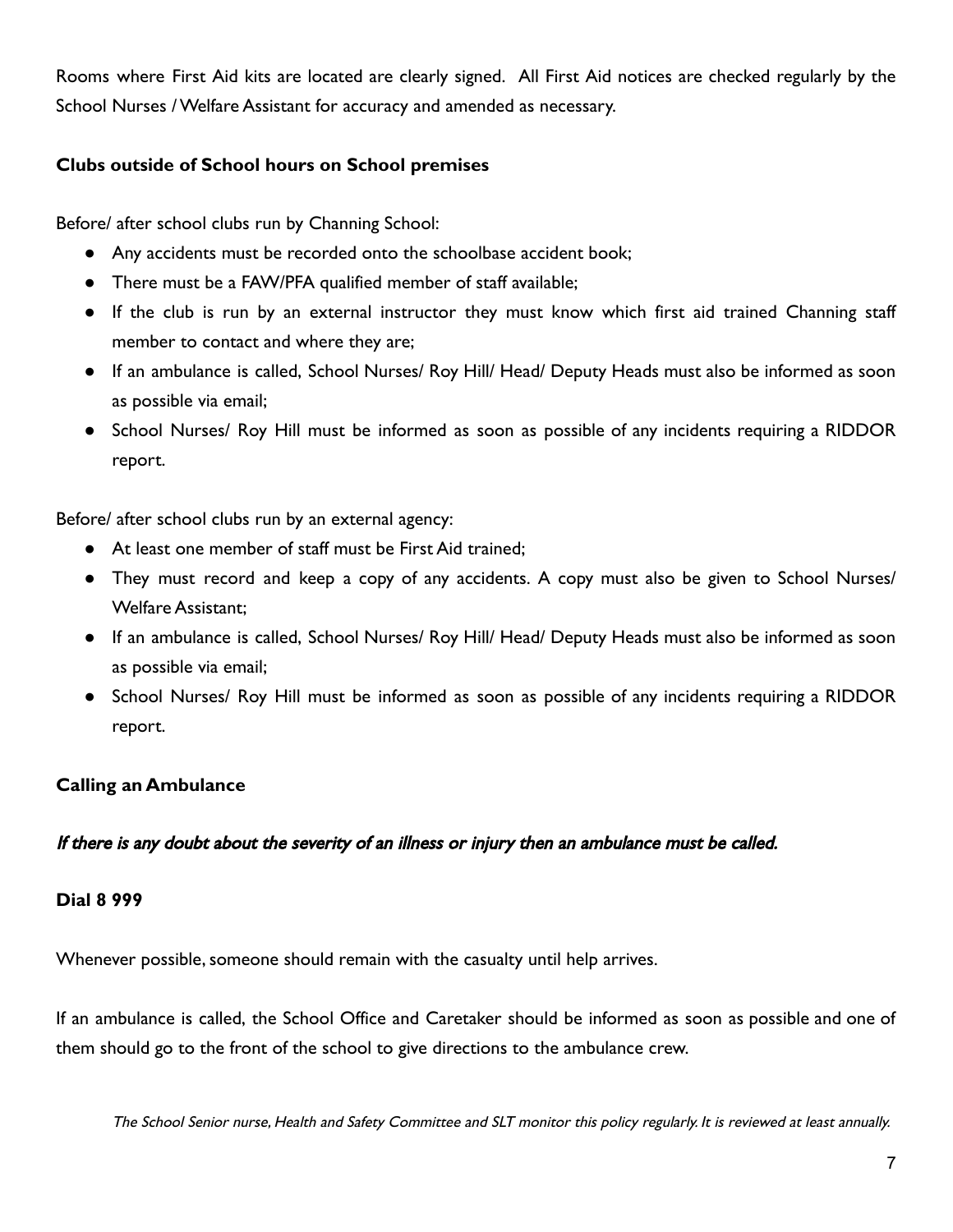Parents /next of kin of the casualty must be notified and a responsible adult (who has details of the incident and any treatment/drugs given) should accompany the casualty to hospital.

#### **Reporting and Record keeping**

All accidents, however minor, for staff, visitors and pupils should be recorded in the Schoolbase Accident Book at the time of the incident. It is the responsibility of the staff member who witnessed the incident or who first responded to the incident to complete this.

Minor accidents / injuries which are dealt with by staff other than the Nurse, i.e. minor cuts and grazes, still need to be recorded.

Blue 'Reception Minor Injury forms' are to be completed for all accidents/injuries that occur to Early Years children (see Appendix 5). These must be completed by the member of staff that responded to the incident. The form should then be given to the form teacher who will give it to the parents at the end of the day.. For any significant injuries, particularly those to the face, the Nurse or Welfare Assistant will contact the parents or carers.

In the case of a head injury, a 'Head Injury Form' must be completed by the attending person, (with Head Injury Instructions on the reverse). In the Junior School a HI form should be given to the form teacher who will give it to parents at the end of the day. All children in the Junior school who have had a head bump should be given a pink head bump bracelet to wear. This will ensure that all staff are aware of the head injury and can continue observing the child until home time.

In the Senior School, the Head Injury form must be given to the child with instructions that they show it to their teacher in every lesson for the rest of the day, before taking it home to give to their parents.

The Head Injury forms /guidelines for children are kept in all first aid kits / bags. Head Injury Instructions for Adults are kept in the Medical Room or can be printed from here. (See appendices 2 - 4)

It is the Nurses' responsibility to review the Schoolbase Accident Book regularly to ascertain the nature of incidents and report any trends, regular occurrences or need for risk assessments to the Head/ Bursar. The Welfare Assistant will check accidents in the Junior School and report to the Senior Nurse.

All near misses must be recorded and reported to the Bursar as soon as possible so that action can be taken to investigate the causes and to prevent recurrence.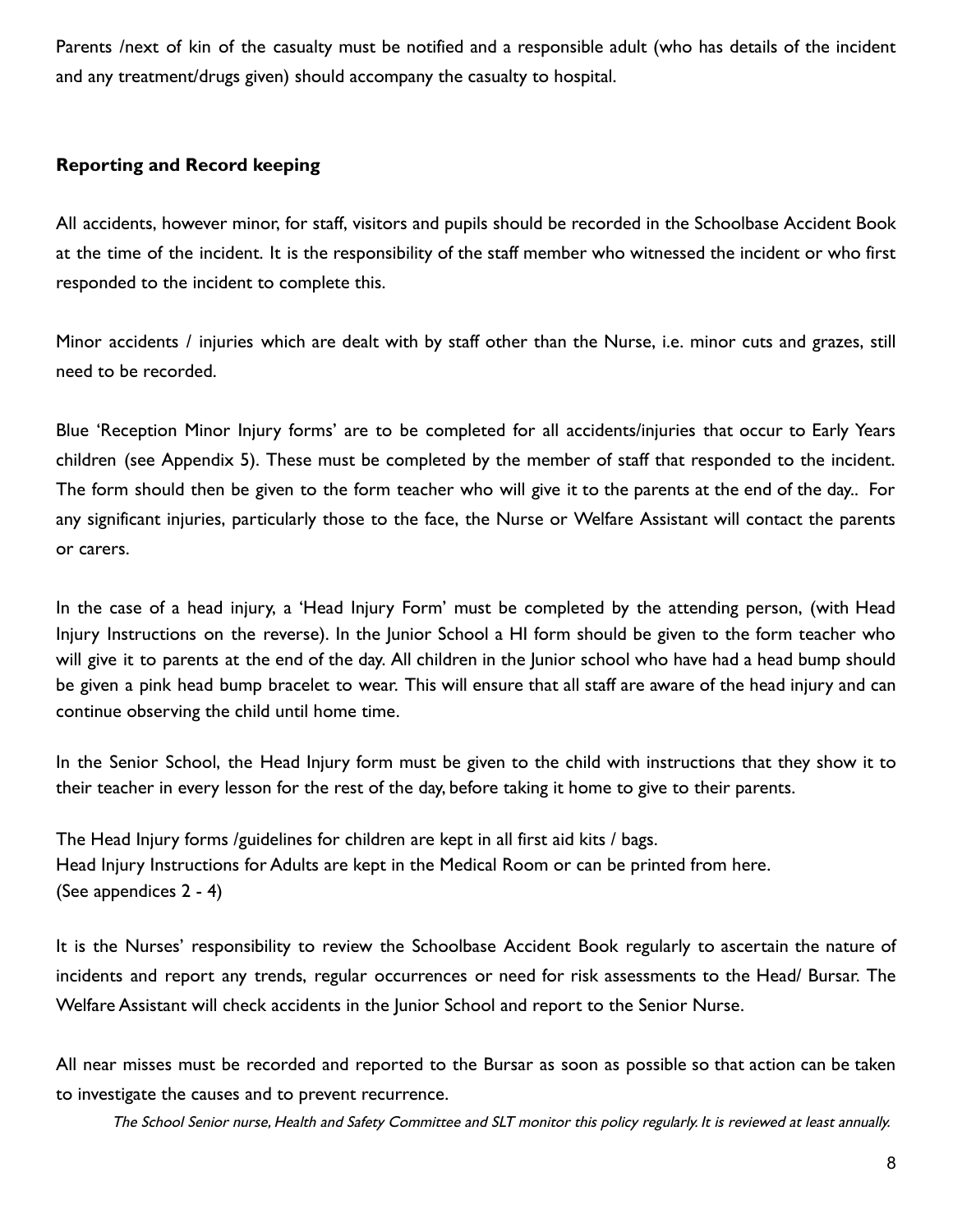Some accidents must be reported to the Health and Safety Executive within 3 working days under the Reporting of Injuries, Diseases and Dangerous Occurrences Regulations (RIDDOR) 1995, and this will be done by the Nurse (after discussing it with the Bursar) during term-time, and by the Bursar in school holidays/ out of school hours.

Any accident resulting in the injured person being sent home or taken to hospital must also be reported to the Head/ Bursar by the Nurse or member of staff dealing with the incident.

All Accident Books must be kept securely for the minimum legal period of 3 years.

# **Monitoring of First Aid arrangements**

Any concerns regarding first aid should be reported without delay to the School Nurse or the Bursar.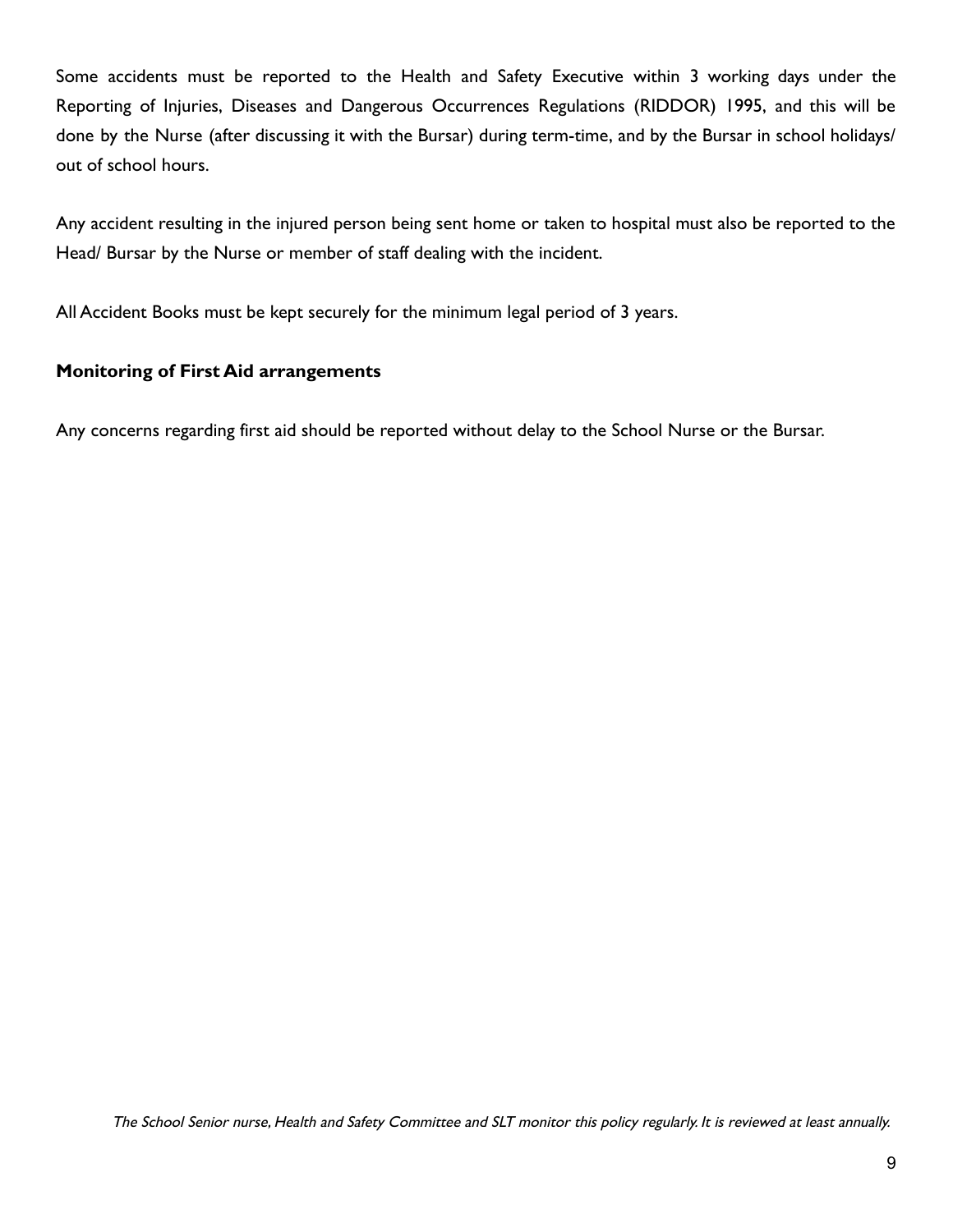# **Appendix A HEAD INJURY GUIDELINES**

The National Institute for Health and Clinical Excellence (NICE) defines a head injury as any trauma to the head other than superficial injuries on the surface of the face.

- The majority of head injuries are minor and can be seen and treated by a qualified First Aider/ Appointed person.
- All pupils must be sent home with a completed Head Injury Form (see below.)
- All head injuries must be recorded in the Accident Book on Schoolbase or in hard copy if on a trip.
- No person should be sent home alone.
- The patients' conscious level must always be recorded using the AVPU scale:

Alert – eyes open Verbal – Patient responds to verbal stimuli Pain – Patient respond to painful stimuli Unresponsive – no response to all stimuli

If in any doubt about the seriousness of the injury, call the Nurse.

# **Significant Head Injuries**

An ambulance must be called if any of the following apply:

- Head injury is a result of a fall of 1 meter or more than 5 stairs
- A pedestrian struck by a motor vehicle
- Any vomiting since the head injury (Discuss first with the nurse for children under 12 years)
- Any loss of consciousness or if conscious level is anything other than Alert.
- Any neurological defects (eg problems understanding/speaking/reading/writing, loss of feeling in part of body, problems balancing, general weakness, changes in eyesight, unsteady gait)
- Any suspicion of a skull fracture (ie clear fluid from ears/nose, black eye with no obvious injuries around the eye, bruising behind one or both ears, visible trauma to scalp or skull, bleeding from one or both ears)
- Any seizure/ fit since the injury
- Amnesia, especially retrograde
- Current anticoagulant therapy (eg.Warfarin) / history of bleeding or clotting disorder
- A school nurse is not available to assess a significant head injury

Written details of the incident must be sent with the injured person if going to hospital.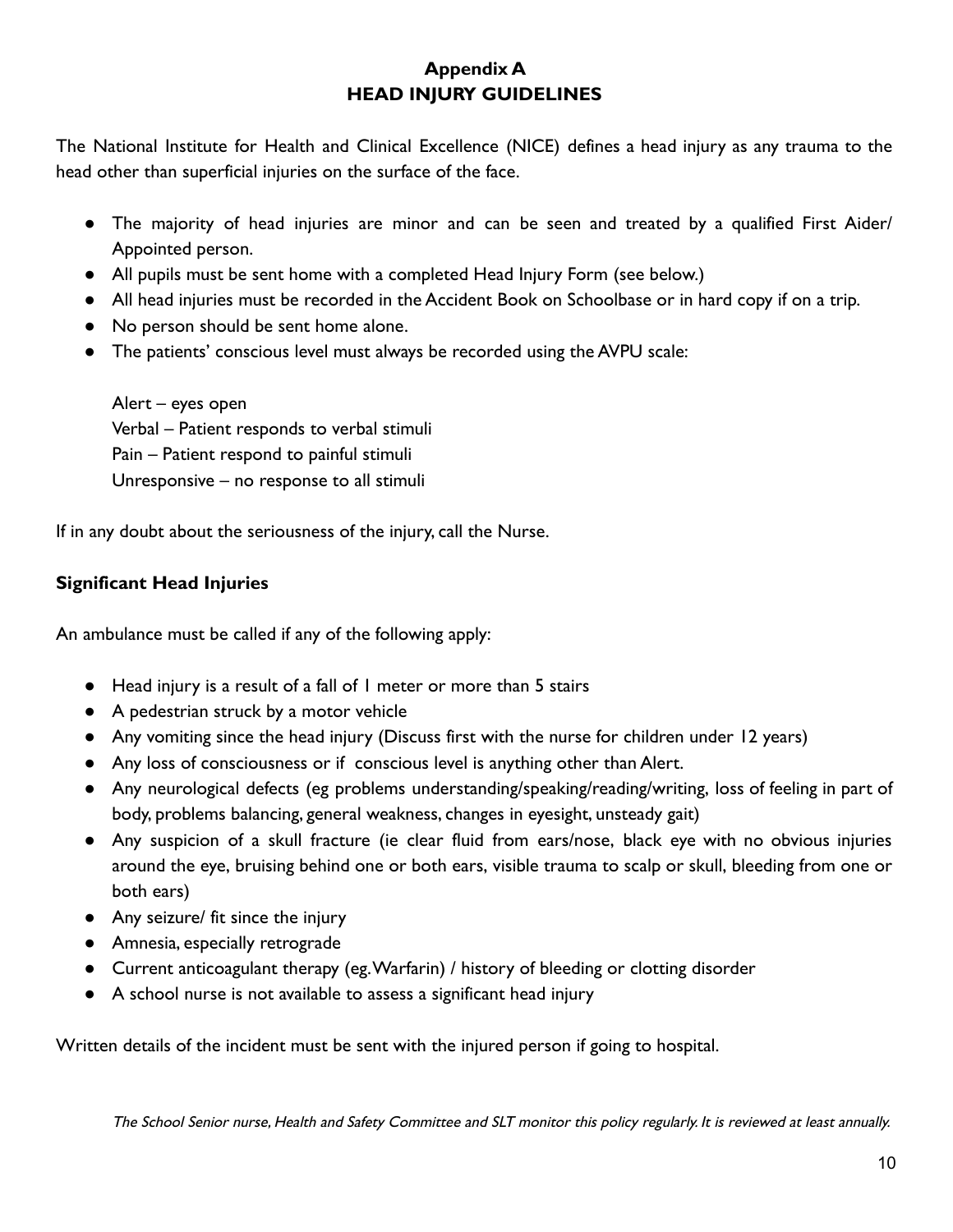# **Additional Guidelines for Nurses**

Immobilise cervical spine if:

- GCS less than 15 on initial assessment
- Neck pain or c-spine tenderness
- Focal neurological deficit
- Paresthesia in the extremities
- Any other suspicion of cervical spine injury.

Refer to ED if there is any suspicion of NAI / safeguarding concerns.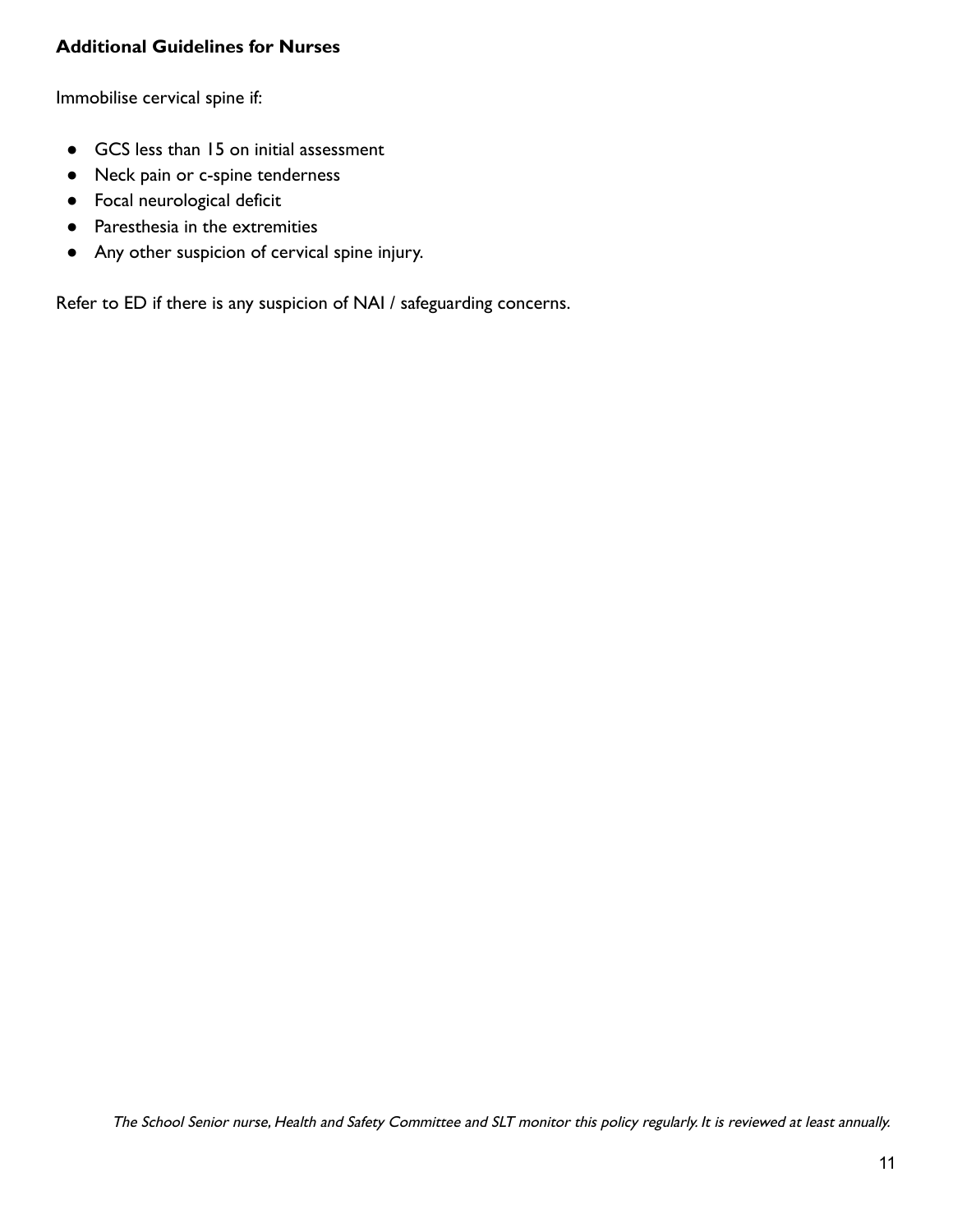# **Appendix B HEAD INJURY INSTRUCTIONS (CHILDREN - pink paper)**

Minor head injury and knocks to the head are common, particularly in children. Following the injury, if the person is conscious (awake), and there is no deep cut or severe head damage, it is extremely unusual for there to be any damage to the brain. However, sometimes a knock to the head can cause damage to a blood vessel which may bleed next to the brain. This is uncommon, but can be serious. Symptoms may not develop for some hours, or even days, after a knock to the head. In rare cases, symptoms can develop up to 3 weeks after a head injury.

This is why 'head injury instructions' are given to people who have had a head injury. These are symptoms to look out for, following a knock to the head.

#### **Attend ED / see a doctor urgently if any of the following occur after a head injury:**

- Increasing drowsiness (but see below).
- · Worsening headache (but see below).
- $\cdot$  Confusion, strange behaviour, or losing interest in things around them (especially under 5's)
- $\cdot$  Crying more than usual (especially in babies and young children)
- · Vomiting
- $\cdot$  Loss of use of part of the body. For example, weakness in an arm or leg.
- · Dizziness, loss of balance or convulsions.
- Any visual problems such as blurring of vision or double vision.
- Blood, or clear fluid, leaking from the nose or ear.
- Unusual breathing patterns.

#### **Drowsiness**

Some parents are afraid to let their children go to sleep if the accident happens just before bedtime. Do let them. Drowsiness means they cannot be roused. If you have a concern, wake the child up after an hour or so. They may be grumpy about being woken up, but that is reassuring. You can then let them go back off to sleep again. You can do this a few times during the night if there is particular concern. When asleep, check to see that they appear to be breathing normally and are sleeping in a normal position.

# **Headache**

It is normal after a knock to the head to have a mild headache. Sometimes there is also tenderness over bruising or mild swelling of the scalp. Some paracetamol or ibuprofen will help. It is a headache that becomes worse or which is not helped by painkillers that is of more concern.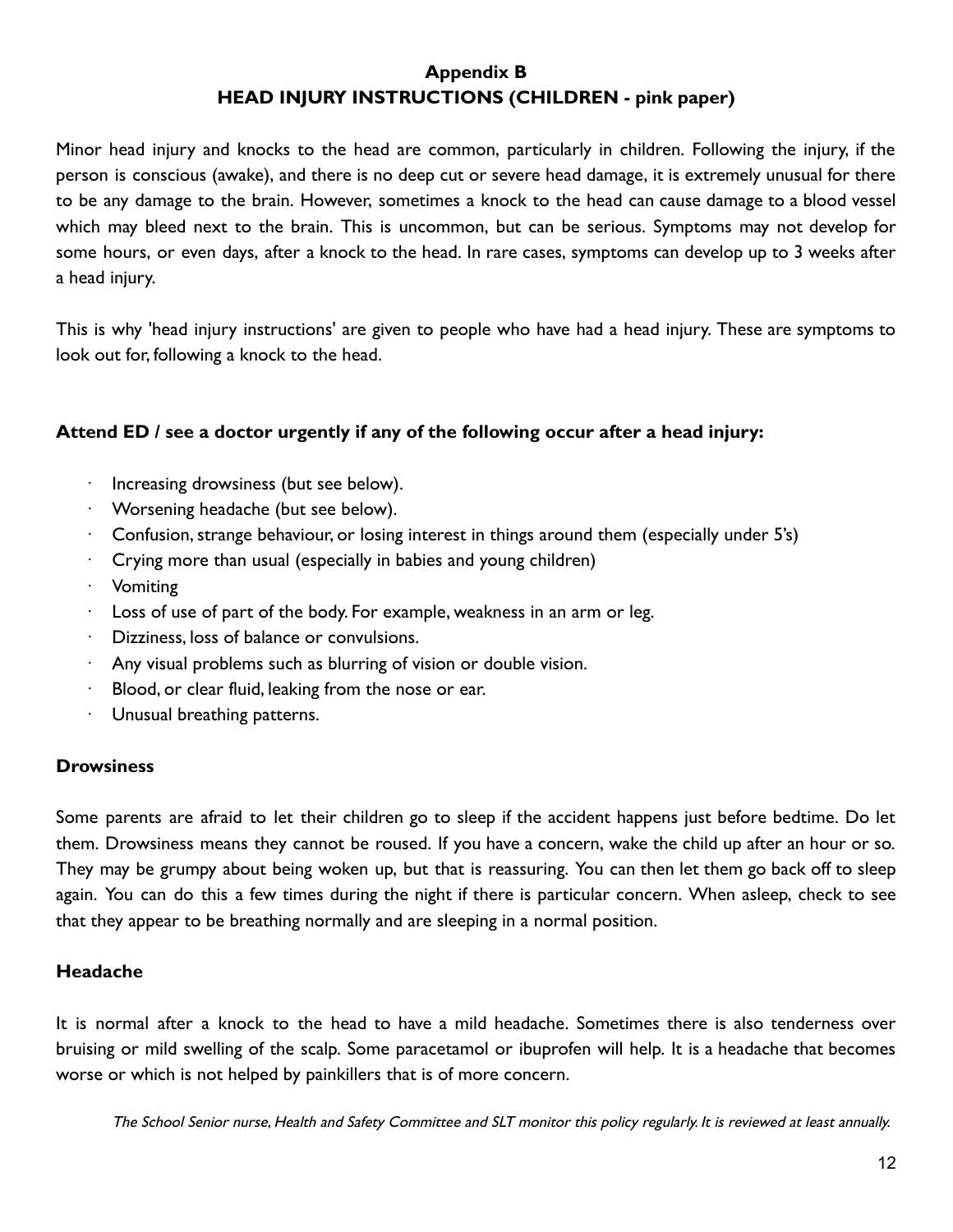# **Appendix C HEAD INJURY FORM (pink paper)**

| <b>NAME</b>                                             |                                                                                                                                                              |
|---------------------------------------------------------|--------------------------------------------------------------------------------------------------------------------------------------------------------------|
| <b>DATE</b>                                             |                                                                                                                                                              |
| <b>TIME</b>                                             |                                                                                                                                                              |
| <b>DESCRIPTION</b><br><b>OF INCIDENT</b>                |                                                                                                                                                              |
| <b>INJURY</b> /<br><b>FINDINGS</b>                      |                                                                                                                                                              |
| <b>CONSCIOUS</b><br><b>LEVEL</b><br>(Please circle one) | Alert - eyes open<br>Verbal - some response to verbal stimuli<br>Pain - some response to painful stimuli<br><b>Unresponsive</b> - no response to all stimuli |
| <b>ACTION TAKEN</b>                                     |                                                                                                                                                              |
| <b>NAME</b><br><b>AND</b><br><b>POSITION</b>            |                                                                                                                                                              |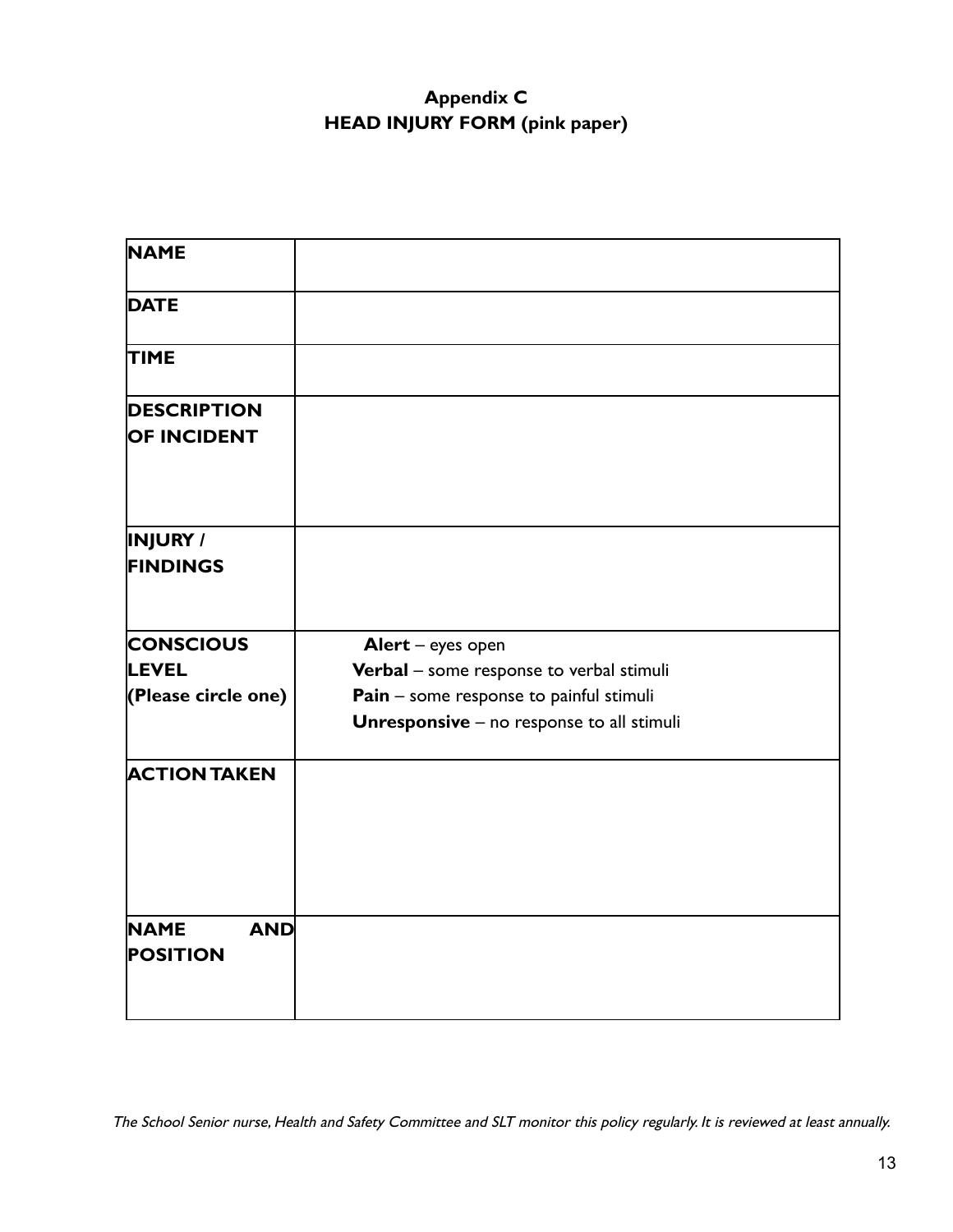# **Appendix D HEAD INJURY INSTRUCTIONS (over 16's/ Adults)**

If any of the following symptoms return, we suggest you get someone to take you to your nearest hospital emergency department as soon as possible:

- unconsciousness, or lack of full consciousness (for example, problems keeping eyes open)
- drowsiness (feeling sleepy) that goes on for longer than 1 hour when you would normally be wide awake
- problems understanding or speaking
- loss of balance or problems walking
- weakness in one or more arms or legs
- problems with your eyesight
- painful headache that won't go away
- vomiting (being sick)
- seizures (also known as convulsions or fits)
- clear fluid coming out of your ear or nose
- bleeding from one or both ears.

Things you shouldn't worry about

You may feel some other symptoms over the next few days which should disappear in the next 2 weeks.These include a mild headache, feeling sick (without vomiting), dizziness, irritability or bad temper, problems concentrating or problems with your memory, tiredness, lack of appetite or problems sleeping. If you feel very concerned about any of these symptoms in the first few days after your head injury, you should go and see your own doctor to talk about them. If these problems do not go away after 2 weeks, you should go and see your doctor.We would also recommend that you seek a doctor's opinion about your ability to drive a car or motorbike.

Things that will help you get better If you follow this advice you should get better more quickly and it may help any symptoms you have to go away:

- DO NOT stay at home alone for the first 24 hours.
- DO make sure you stay within easy reach of a telephone and medical help.
- DO have plenty of rest and avoid stressful situations.
- DO NOT take any alcohol or drugs.
- DO NOT take sleeping pills, sedatives or tranquilisers unless they are given by a doctor